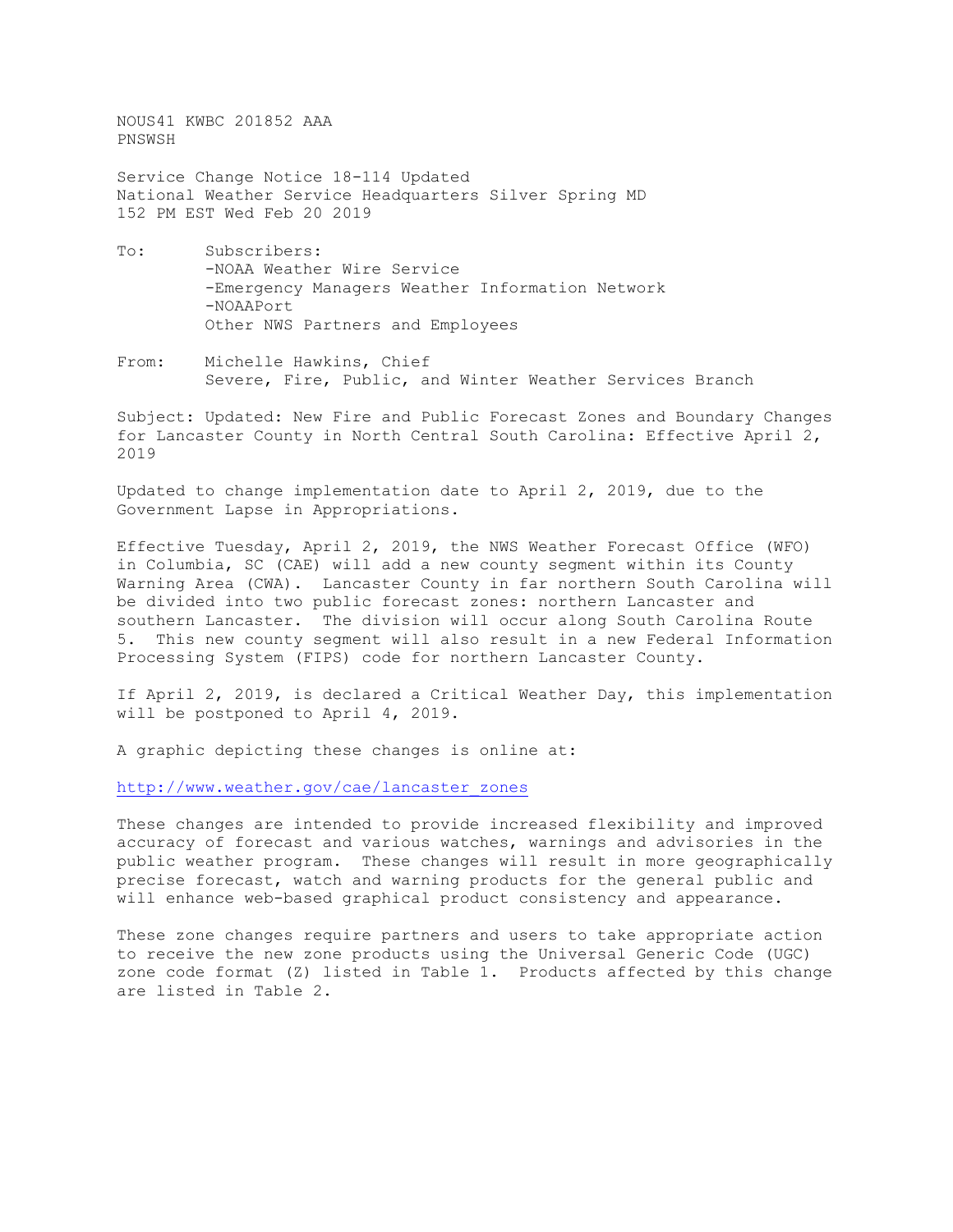Table 1: WFO CAE Affected Public Weather Forecast Zones

| Current Public/Fire       | New Public/Fire Zone Name                                  |
|---------------------------|------------------------------------------------------------|
| Zone Name / UGC           | / New UGC                                                  |
| Lancaster County / SCZ015 | Northern Lancaster / SCZ115<br>Southern Lancaster / SCZ116 |

Table 2. WFO CAE Products affected by these changes:

| Product Name                     | WMO Header  |             | AWIPS ID<br>-------- |
|----------------------------------|-------------|-------------|----------------------|
| Special Weather Statement        | WWUS82 KCAE |             | SPSCAE               |
| Hurricane Local Statement        | WTUS82 KCAE |             | HLSCAE               |
| Tropical Cyclone Watch/Warning   | WTUS82 KCAE |             | <b>TCVCAE</b>        |
| Zone Forecast Product            | FPUS52 KCAE |             | ZFPCAE               |
| Hazardous Weather Outlook        | FLUS42 KCAE |             | HWOCAE               |
| Non-Precipitation Watch/Warning/ |             |             |                      |
| Advisory                         | WWUS72 KCAE |             | NPWCAE               |
| Winter Weather Watch/Warning/    |             |             |                      |
| Advisory                         | WWUS42 KCAE |             | WSWCAE               |
| Area Forecast Matrices           | FOUS52 KCAE |             | AFMCAE               |
| Fire Weather Message             | FNUS52 KCAE |             | FWFCAE               |
| Flood Watch/Warning/Advisory     | WGUS62 KCAE |             | FFACAE               |
| Hydrologic Outlook               | FGUS72 KCAE |             | <b>ESFCAE</b>        |
| Fire Weather Watch               |             | WWUS82 KCAE | <b>RFWCAE</b>        |
| Red Flag Warning                 | WWUS82 KCAE |             | <b>RFWCAE</b>        |
| Public Information Statement     | NOUS42 KCAE |             | PNSCAE               |
| Pointe Forecast Matrices         | FOUS52 KCAE |             | PFMCAE               |
| Area Forecast Discussion         | FXUS62 KCAE |             | <b>AFDCAE</b>        |
| Precipitation and Temperature    |             |             |                      |
| Summary                          | SXUS52 KCAE |             | <b>HYDCAE</b>        |
| Daily River and Lake Summary     | FGUS52 KCAE |             | <b>RVDCAE</b>        |
| Hydrologic Statement             | FGUS82 KCAE |             | <b>RVSCAE</b>        |
| Hydrologic Statement             | SRUS42 KCAE |             | <b>RVACAE</b>        |
| Air Quality Alert                | AEUS72 KCAE |             | AQACAE               |
| Air Quality Forecast             | AEUS72 KCAE |             | AOICAE               |

If you are affected by these changes, take the appropriate action so your system(s) recognize the new zone /Z/ Universal Geographic Codes (UGC) and the new zone alignments.

Updated public and fire zone map shapefiles are available for download at:

<https://www.weather.gov/gis/PublicZones> <https://www.weather.gov/gis/FireZones>

The proposed changes to the CAE zone boundaries have been closely coordinated with local partners and users to be ready for implementation on April 2, 2019.